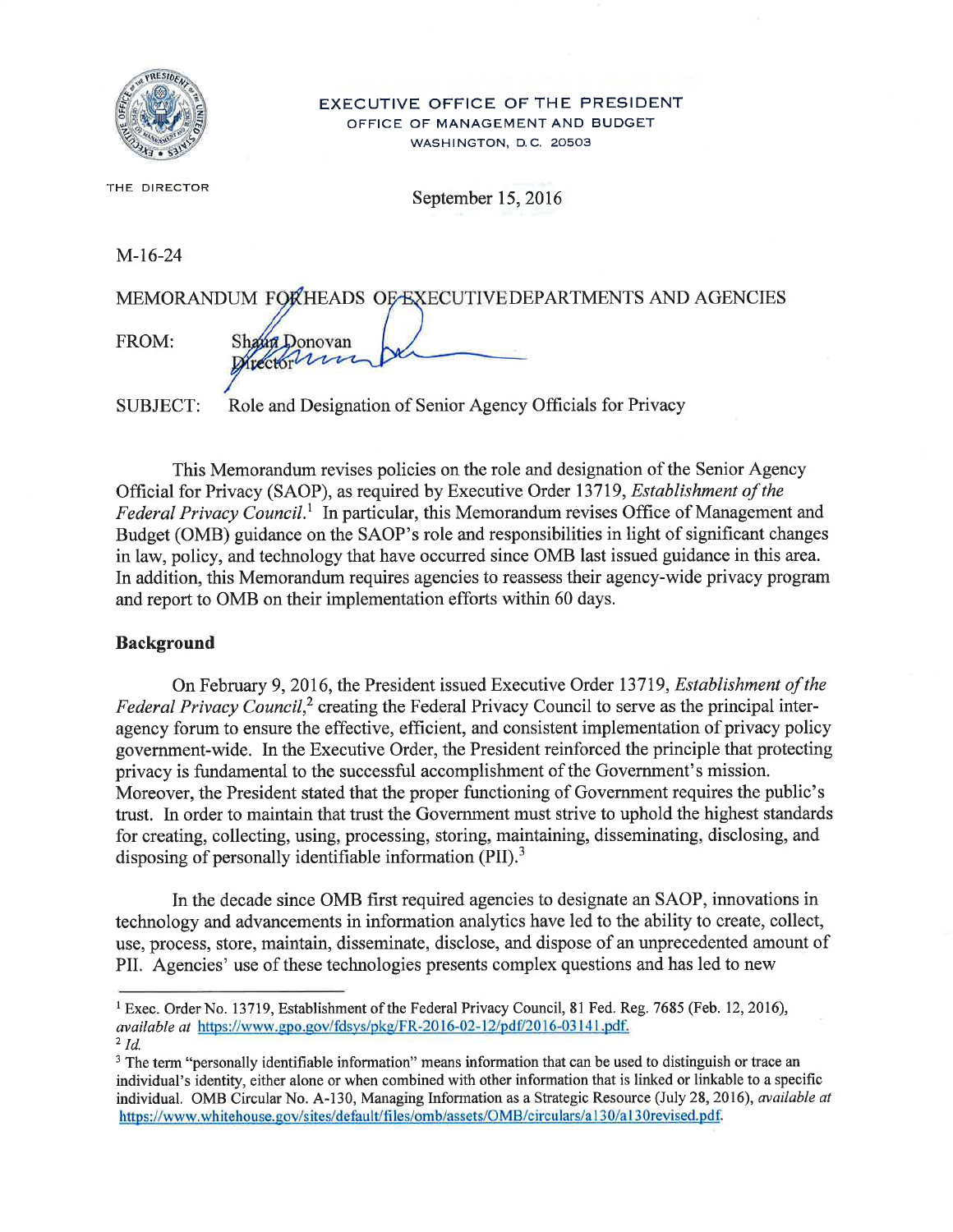challenges when protecting privacy. To help ensure that agencies are able to answer these complex questions and meet the new challenges while delivering on agency missions, each agency shall now reassess the structure and resources of its privacy program and the agency's current SAOP designation.

## **Designation of the SAOP**

The head of the agency is ultimately responsible for ensuring that privacy interests are protected and that PII is managed responsibly within the agency. To ensure that agencies effectively carry out the privacy-related functions described in law and OMB policies, Executive Order 13719 requires the head of each agency to designate or re-designate an SAOP who has agency-wide responsibility and accountability for the agency's privacy program. The role and designation of the SAOP shall be governed by the following requirements:

- *Position*. The SAOP shall be a senior official at the Deputy Assistant Secretary or equivalent level who serves in a central leadership position at the agency, has visibility into relevant agency operations, and is positioned highly enough within the agency to regularly engage with other agency leadership, including the head of the agency.<sup>[4](#page-1-0)</sup>
- *Expertise*. The SAOP shall have the necessary skills, knowledge, and expertise to lead and direct the agency's privacy program and carry out the privacy-related functions described in law and OMB policies.
- *Authority*. The SAOP shall have the necessary authority at the agency to lead and direct the agency's privacy program and carry out the privacy-related functions described in law and OMB policies.

When determining whom to designate as the SAOP, agencies should be aware of applicable law.<sup>[5](#page-1-1)</sup> Moreover, agencies should recognize that privacy and security are independent and separate disciplines. While privacy and security require coordination, they often raise distinct concerns and require different expertise and different approaches. The distinction between privacy and security is one of the reasons that the Executive Branch has established a Federal Privacy Council independent from the Chief Information Officers Council.

<span id="page-1-0"></span> $\overline{a}$ <sup>4</sup> In cases where the head of an agency wishes to designate an official who meets the other criteria in this Memorandum but who is not at the Deputy Assistant Secretary or equivalent level, the agency shall consult with OMB prior to making the designation.

<span id="page-1-1"></span><sup>5</sup> *See, e.g.*, Consolidated Appropriations Act of 2005, Pub. L. No. 108-447, § 522, 118 Stat. 2809, 3268 (2004); Implementing Recommendations of the 9/11 Commission Act of 2007, Pub. L. No. 110-53, § 803, 121 Stat. 266, 360, 42 U.S.C. § 2000ee-1(f) (2007); Homeland Security Act of 2002, Pub. L. No. 107-296, § 222, 116 Stat. 2135, 2155, 6 U.S.C. § 142 (2002); and Violence Against Women and Department of Justice Reauthorization Act of 2005, Pub. L. No. 109-162, § 1174, 119 Stat. 2960, 3124 (2006).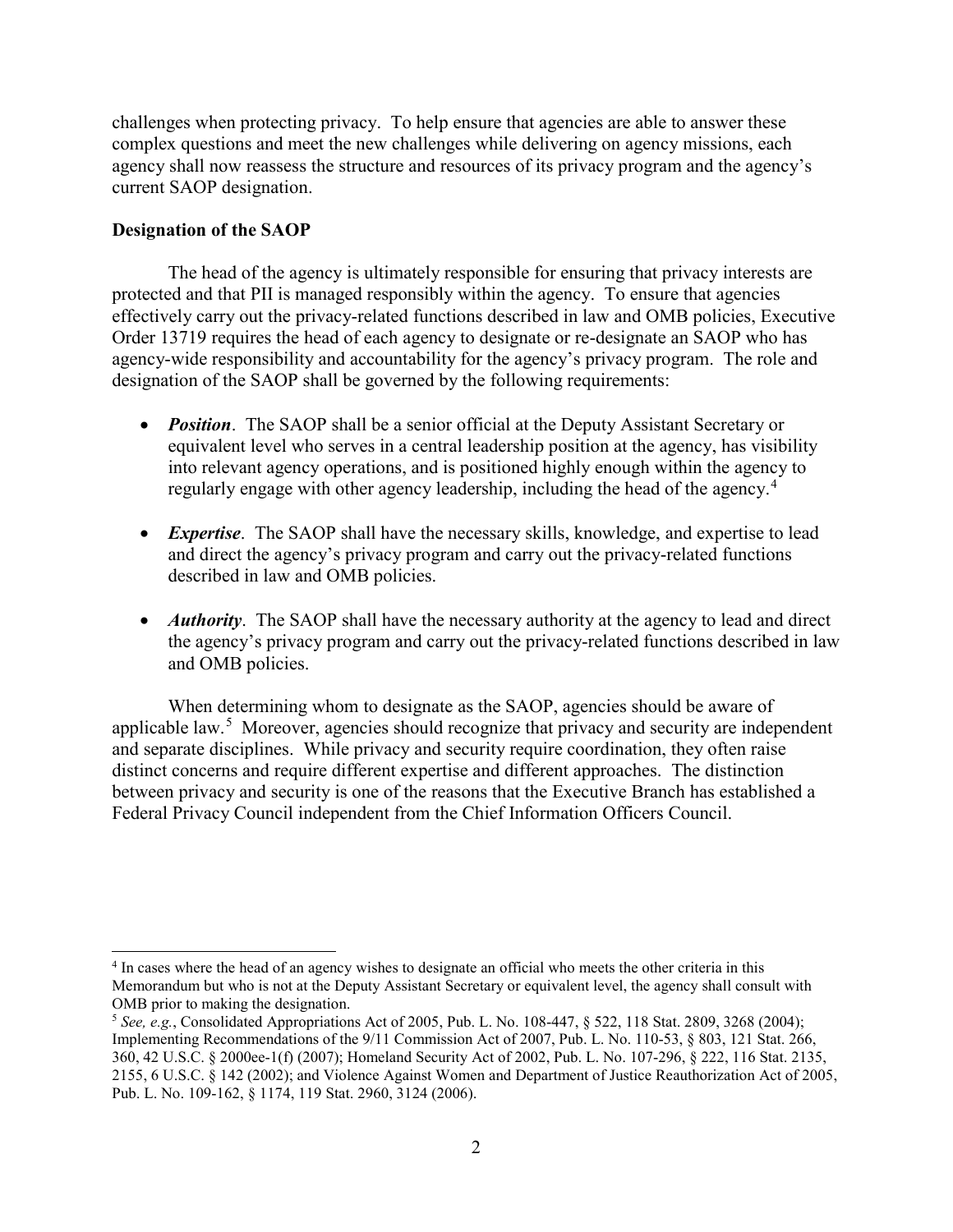### **Responsibilities of the SAOP**

Each agency shall develop, implement, document, maintain, and oversee an agency-wide privacy program that includes people, processes, and technologies.<sup>[6](#page-2-0)</sup> The privacy program shall be led by an SAOP who is responsible for ensuring compliance with applicable privacy requirements, developing and evaluating privacy policy, and managing privacy risks consistent with the agency's mission.

- *Policy Making.* The SAOP shall have a central policy-making role in the agency's development and evaluation of legislative, regulatory, and other policy proposals that have privacy implications. In this role, the SAOP shall ensure that the agency considers and addresses the privacy implications of all agency regulations and policies, and shall lead the agency's evaluation of the privacy implications of legislative proposals, congressional testimony, and other materials pursuant to OMB Circular No. A-19.[7](#page-2-1)
- *Compliance*. The SAOP shall have a central role in overseeing, coordinating, and facilitating the agency's privacy compliance efforts. In this role, the SAOP shall ensure that the agency complies with applicable privacy requirements in law, regulation, and policy. Relevant authorities include, but are not limited to, the Privacy Act of 1974;<sup>[8](#page-2-2)</sup> the Paperwork Reduction Act of 1[9](#page-2-3)95;<sup>9</sup> the E-Government Act of 2002;<sup>[10](#page-2-4)</sup> the Health Insurance Portability and Accountability Act of 1996;<sup>[11](#page-2-5)</sup> OMB Circular A-130;<sup>[12](#page-2-6)</sup> Privacy Act Implementation: Guidelines and Responsibilities;<sup>[13](#page-2-7)</sup> OMB Circular A-108;<sup>[14](#page-2-8)</sup> OMB's Final Guidance Interpreting the Provisions of Public Law 100-503, the Computer Matching and Privacy Protection Act of 1988;<sup>15</sup> and OMB Guidance for Implementing the Privacy Provisions of the E-Government Act of 2002.[16](#page-2-10)

<sup>[7](https://www.whitehouse.gov/sites/default/files/omb/assets/OMB/circulars/a130/a130revised.pdf)</sup> See OMB Circular No. A-19, Legislative Coordination and Clearance (Sept. 20, 1979), *available at* 

<span id="page-2-0"></span> $\overline{a}$ <sup>6</sup> For information about the general requirements for agency privacy programs, see OMB Circular No. A-130, Managing Information as a Strategic Resource (July 28, 2016), *available at*<br>https://www.whitehouse.gov/sites/default/files/omb/assets/OMB/circulars/a130/a130revised.pdf.

<span id="page-2-1"></span>[https://www.whitehouse.gov/omb/circulars\\_a019/.](https://www.whitehouse.gov/omb/circulars_a019/)<br><sup>8</sup> 5 U.S.C. § 552a.

<span id="page-2-3"></span><span id="page-2-2"></span><sup>&</sup>lt;sup>9</sup> 44 U.S.C. chapter 35.

<span id="page-2-4"></span><sup>10</sup> 44 U.S.C. § 3501 note.

<span id="page-2-5"></span><sup>11</sup> Pub. L. No. 104-191.

<span id="page-2-6"></span><sup>12</sup> OMB Circular No. A-130, Managing Information as a Strategic Resource (July 28, 2016), *available at* [https://www.whitehouse.gov/sites/default/files/omb/assets/OMB/circulars/a130/a130revised.pdf.](https://www.whitehouse.gov/sites/default/files/omb/assets/OMB/circulars/a130/a130revised.pdf) 13 Privacy Act Implementation: Guidelines and Responsibilities, 40 Fed. Reg. 28,948 (July 9, 1975), *available at*

<span id="page-2-7"></span>[http://www.whitehouse.gov/sites/default/files/omb/assets/omb/inforeg/implementation\\_guidelines.pdf.](http://www.whitehouse.gov/sites/default/files/omb/assets/omb/inforeg/implementation_guidelines.pdf)

<span id="page-2-8"></span><sup>&</sup>lt;sup>14</sup> At the time of the issuance of this Memorandum, OMB Circular No. A-108 is forthcoming. Agencies shall continue to apply the requirements in Appendix I of the 2000 version of Circular No. A-130 regarding review, reporting, and publication pertaining to the Privacy Act until OMB issues Circular A-108.

<span id="page-2-9"></span><sup>&</sup>lt;sup>15</sup> Final Guidance Interpreting the Provisions of Public Law 100-503, the Computer Matching and Privacy Protection Act of 1988, 54 Fed. Reg. 25,818 (June 19, 1989), *available at*

<span id="page-2-10"></span><sup>&</sup>lt;sup>16</sup> OMB Memorandum M-03-22, *OMB Guidance for Implementing the Privacy Provisions of the E-Government Act of 2002* (Sept. 26, 2003), *available at* [http://www.whitehouse.gov/omb/memoranda\\_m03-22.](http://www.whitehouse.gov/omb/memoranda_m03-22)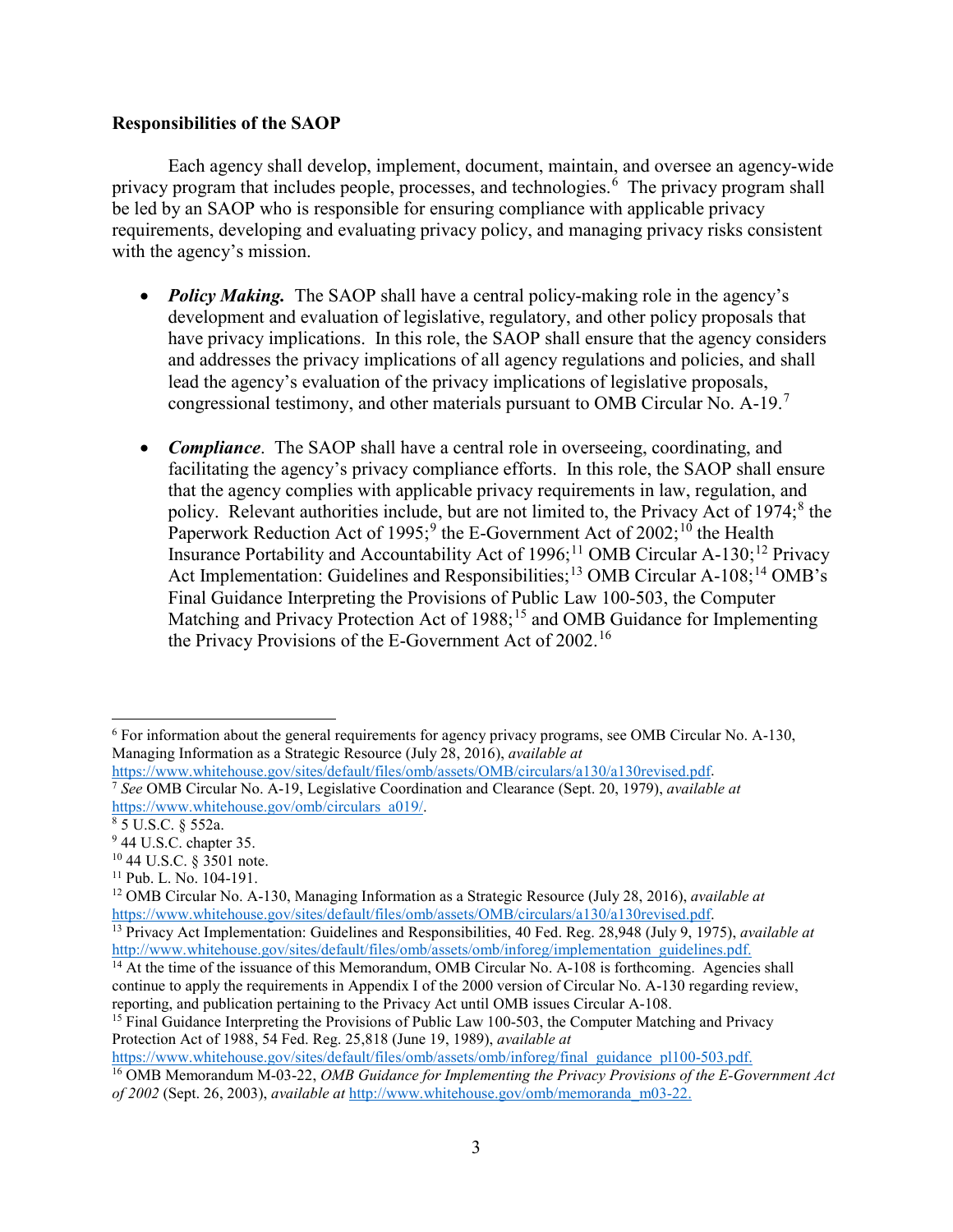• *Risk Management*. The SAOP shall manage privacy risks associated with any agency activities that involve the creation, collection, use, processing, storage, maintenance, dissemination, disclosure, and disposal of PII by programs and information systems. The SAOP's review of privacy risks shall begin at the earliest planning and development stages of agency actions and policies that involve PII, and continue throughout the life cycle of the programs or information systems. Appropriately managing privacy risks may require agencies to take steps beyond those required in law, regulation, and policy.

If the SAOP's agency is listed in Section 4(b) of Executive Order 13719 or designated by the Chair of the Federal Privacy Council, the SAOP shall serve on the Federal Privacy Council.[17](#page-3-0)

At the discretion of the SAOP and consistent with applicable law, other qualified agency personnel may perform particular privacy functions that are assigned to the SAOP. In addition, agencies shall consider establishing privacy programs and privacy officials at sub-agencies, components, or programs where there is a need for privacy leadership in support of the SAOP. In all cases, however, the SAOP shall retain responsibility and accountability for the agency's privacy program, including privacy functions performed by officials at sub-agencies, components, or programs.

# **Resources of the SAOP and Privacy Program**

Agencies shall identify and plan for the financial, human, information, and infrastructural resources that are necessary to carry out the privacy-related functions described in law and OMB policies. When assessing the resource needs of the SAOP and the privacy program, the agency shall consider factors such as the agency's:

- Size and structure, including the agency's geographic presence;
- Mission, and the volume, sensitivity, and uses of PII to support that mission;
- Privacy risks associated with the creation, collection, use, processing, storage, maintenance, dissemination, disclosure, and disposal of PII; and
- Information resources, including planned investments in information technologies that will be used to create, collect, use, process, store, maintain, disseminate, disclose, and dispose of PII.

### **Implementation**

Within 60 days of the issuance of this Memorandum, the head of each agency shall assess the management, structure, and operation of the agency's privacy program, and, if necessary, designate or re-designate a new official to serve as the SAOP. The agency shall report the name, title, and contact information of the SAOP to OMB on the MAX website of the Federal Privacy Council and shall update this information whenever changes occur. In addition, OMB will ask the agency to provide additional information about the role and designation of the SAOP, and the structure and resources of the agency's privacy program, as part of annual reporting under the Federal Information Security Modernization Act of 2014.<sup>[18](#page-3-1)</sup>

 $\overline{a}$ 

<span id="page-3-0"></span><sup>17</sup> *See supra* note 1.

<span id="page-3-1"></span><sup>18</sup> 44 U.S.C. chapter 35.